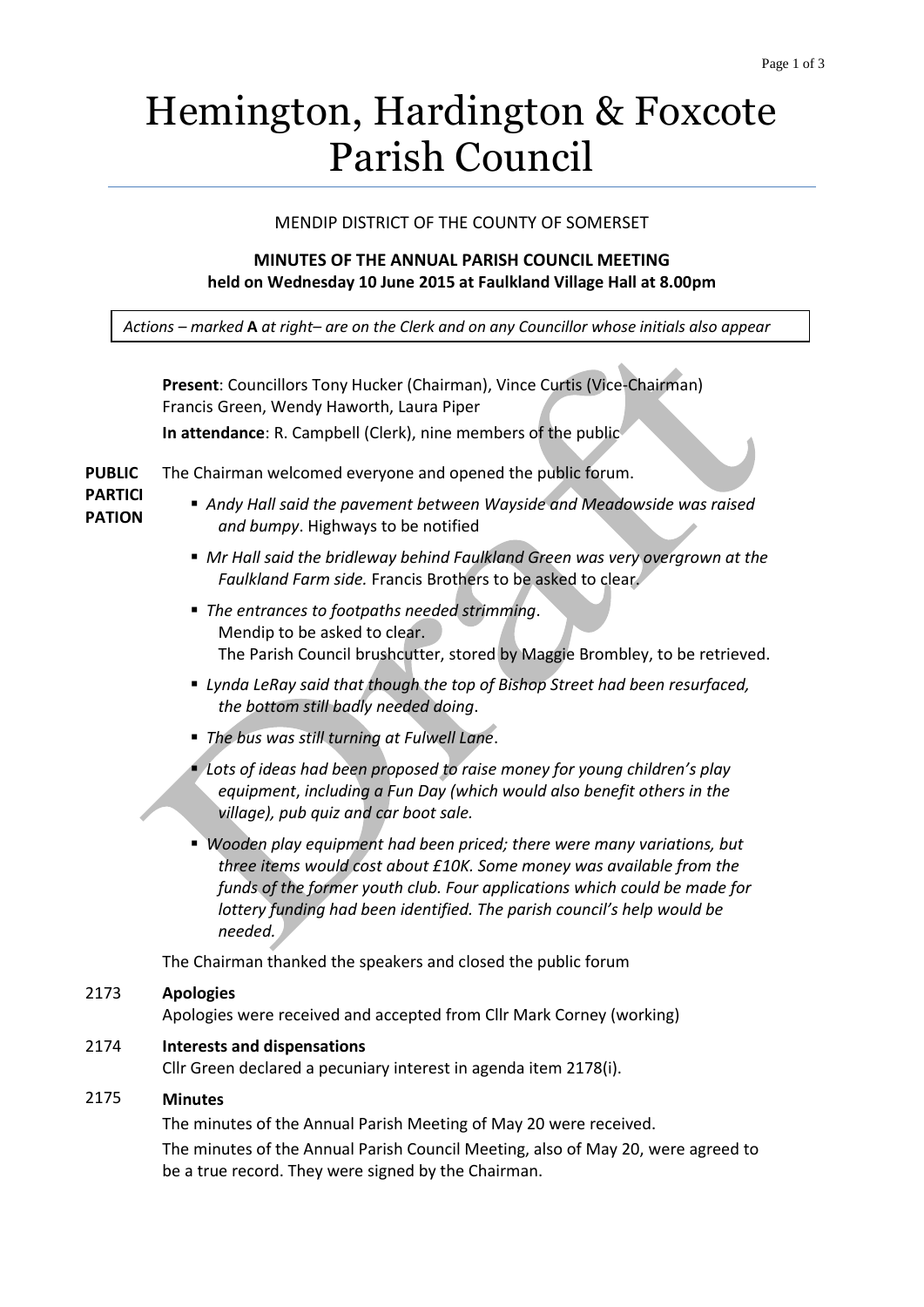## 2176 **Clerk's report**

| 2169 | The Parish Council had taken over the account for allotment water supply    |   |
|------|-----------------------------------------------------------------------------|---|
| 2171 | A letter of condolence on Jim Knight's death has been written to his widow. |   |
|      | A 'Beware farm traffic' signs at Haywood Farm had been requested            |   |
|      | Mr Weaver had been asked to cut his hedges at Fulwell Close.                |   |
| 2166 | Mrs Golland had been asked if she would continue to attend PACT meetings    |   |
|      | The hazardous puddle near Haywood Farm had been reported                    |   |
| 2168 | The abandoned car at Fulwell Close had not yet been removed                 | Δ |

Cllr Haworth expressed interest in doing councillor training.

# 2177 **Play equipment at Faulkland Playing Field**

Cllr Howarth had researched and passed information to the group interested in improving the play equipment for young children. She suggested the Parish Council support the fundraising, which will be kick-started by the residual youth club funds. It was noted that that the PC had in hand the £2K provision for a contested election. A PC contribution to be considered at a future date.

Mendip and Ashford Homes (West farm developers) to be asked about allocation of S106 money. **A**

## 2178 **Planning**

## (i) Applications

Cllr Green left the room.

Councillors considered the following application

**2015/1136/REM** Land South Of West Farm Fulwell Lane Faulkland BA3 5UH.

Proposal: Application for reserved matters approval following outline planning permission 2013/0914.

**RESOLVED** (VC/LP unanimous) to recommend refusal.

Comments: The area of land is not large enough for the proposed purpose. The application differs little from the one previously refused.

Cllr Green rejoined the meeting

# (ii) Updates

- The Retreat, Foxcote: The owners were appealing against the enforcement notice issued on 31 March
- Heywood Farm: Mendip DC were not consulting on the reserved matters.

# 2179 **Highways and rights of way**

(i) The PC to make a site visit before July to look at traffic speed and signage. **A** AH

- (ii) It was agreed to ask Somerset Highways to
	- Resurface the bottom of Bishop Street; prune the hedge at Greenway by the gravel depot; cut back the overgrowth at Knoll Lane; put the milestone back in position (Cllr Hucker will take a picture of where it is lying). **A** AH
	- **Frome Minibuses and Writhlington School be asked to ensure that all drivers** turn at Faulkland Green **A**

(iii) Speedwatch: Cllr Piper said new enthusiasm was wanted. From the floor, Ruth Gilbertson, a 'lapsed volunteer', suggested fixed time slots people could sign up for. Cllr Piper said that a local resident was working with the police on a digital speedwatch device.

(iv) Rob Coate at Somerset Rights of Way to be asked about the further delay in re-